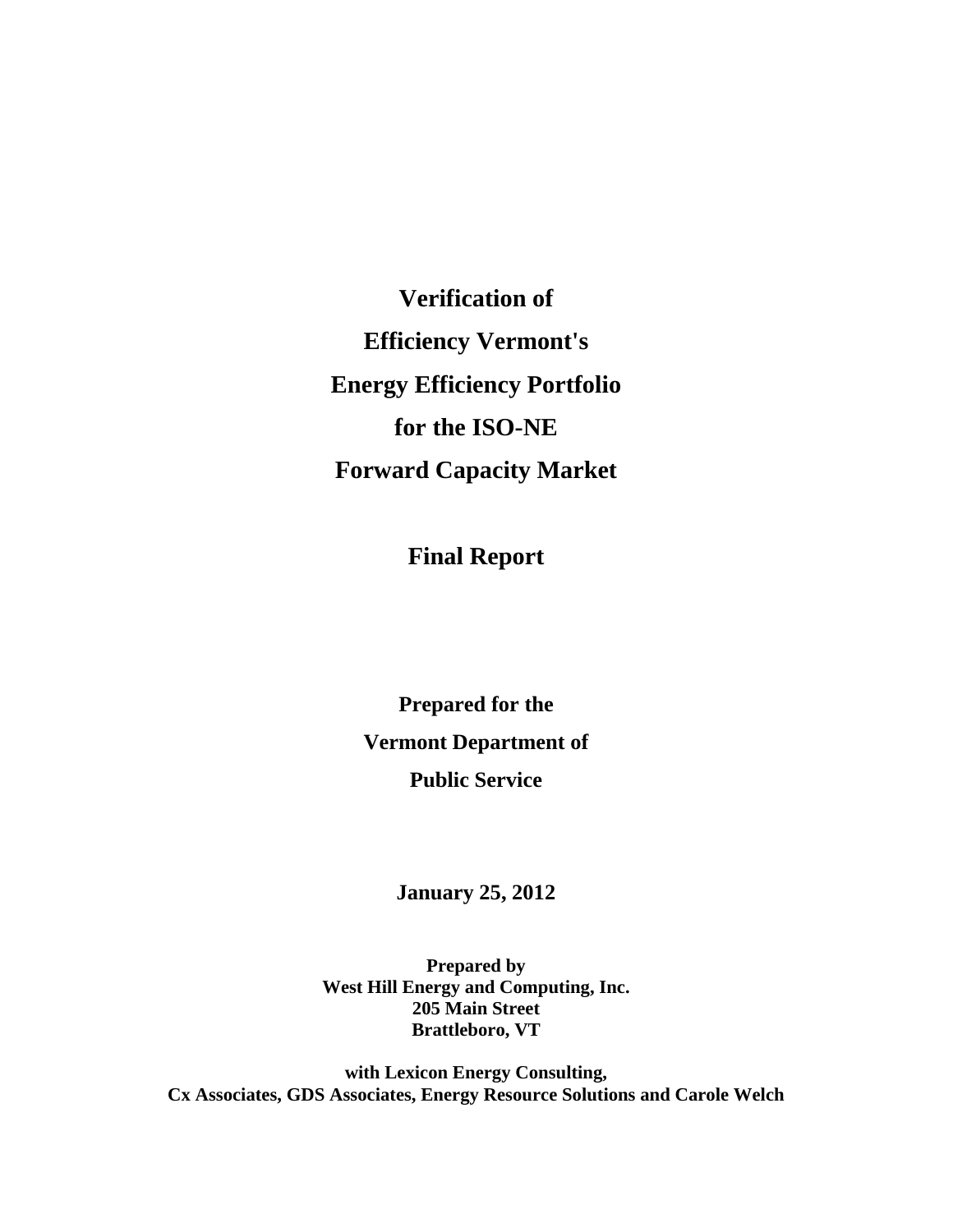## **Table of Contents**

| $\mathbf{1}$   |       |  |  |  |  |  |
|----------------|-------|--|--|--|--|--|
| 2              |       |  |  |  |  |  |
| 3              |       |  |  |  |  |  |
|                | 3.1   |  |  |  |  |  |
|                | 3.1.2 |  |  |  |  |  |
|                | 3.2   |  |  |  |  |  |
|                | 3.3   |  |  |  |  |  |
| $\overline{4}$ |       |  |  |  |  |  |
|                | 4.1   |  |  |  |  |  |
|                | 4.2   |  |  |  |  |  |
|                | 4.3   |  |  |  |  |  |
|                | 4.4   |  |  |  |  |  |
|                | 4.5   |  |  |  |  |  |
| 5              |       |  |  |  |  |  |
| 6              |       |  |  |  |  |  |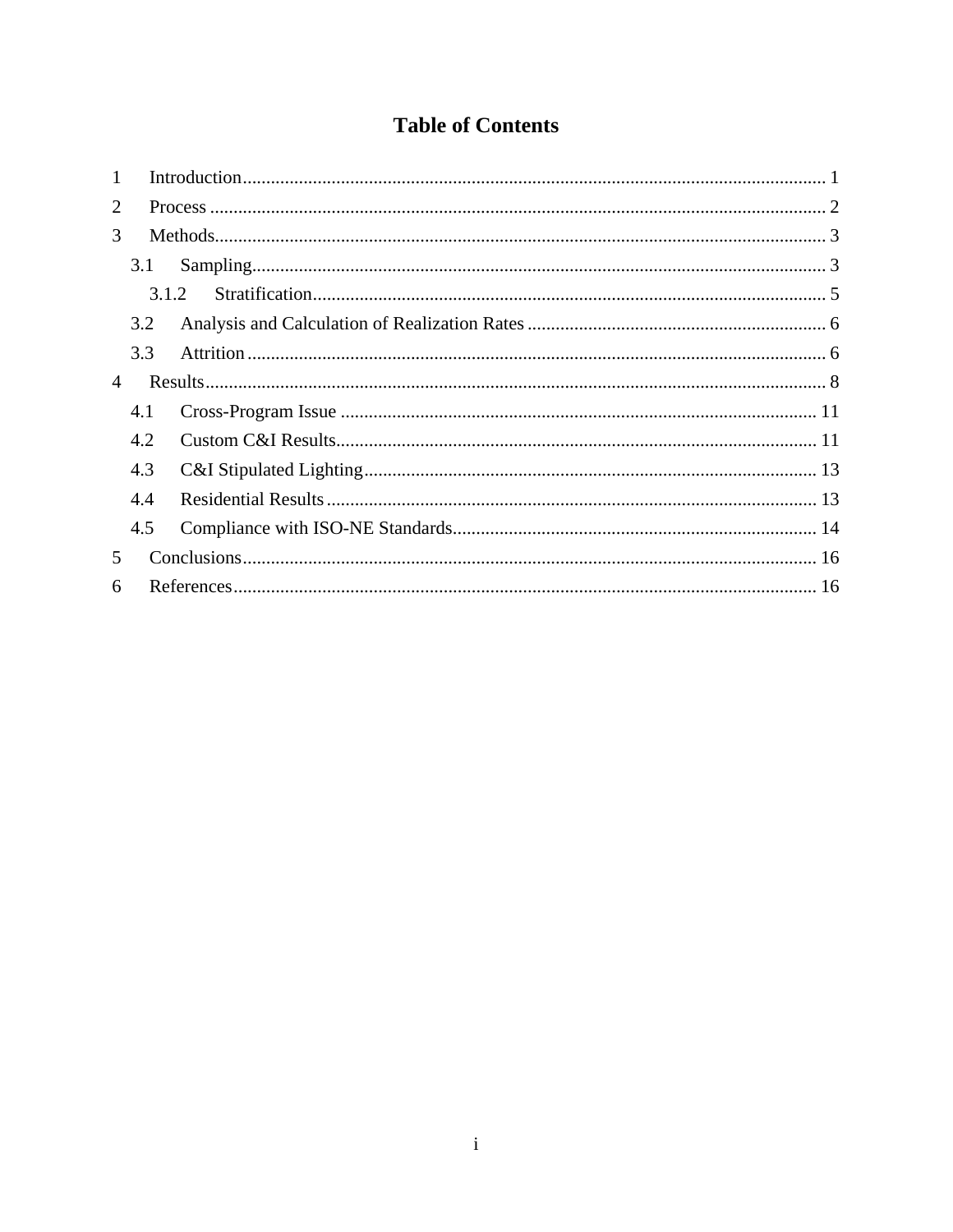# **List of Appendices**

- Appendix A: Table of Realization Rates by Project
- Appendix B: Sampling Plan Memo
- Appendix C: Blended C&I Prescriptive Coincidence Factors
- Appendix D: Cooling Bonus Memo
- Appendix E: Individual Project Reviews and Results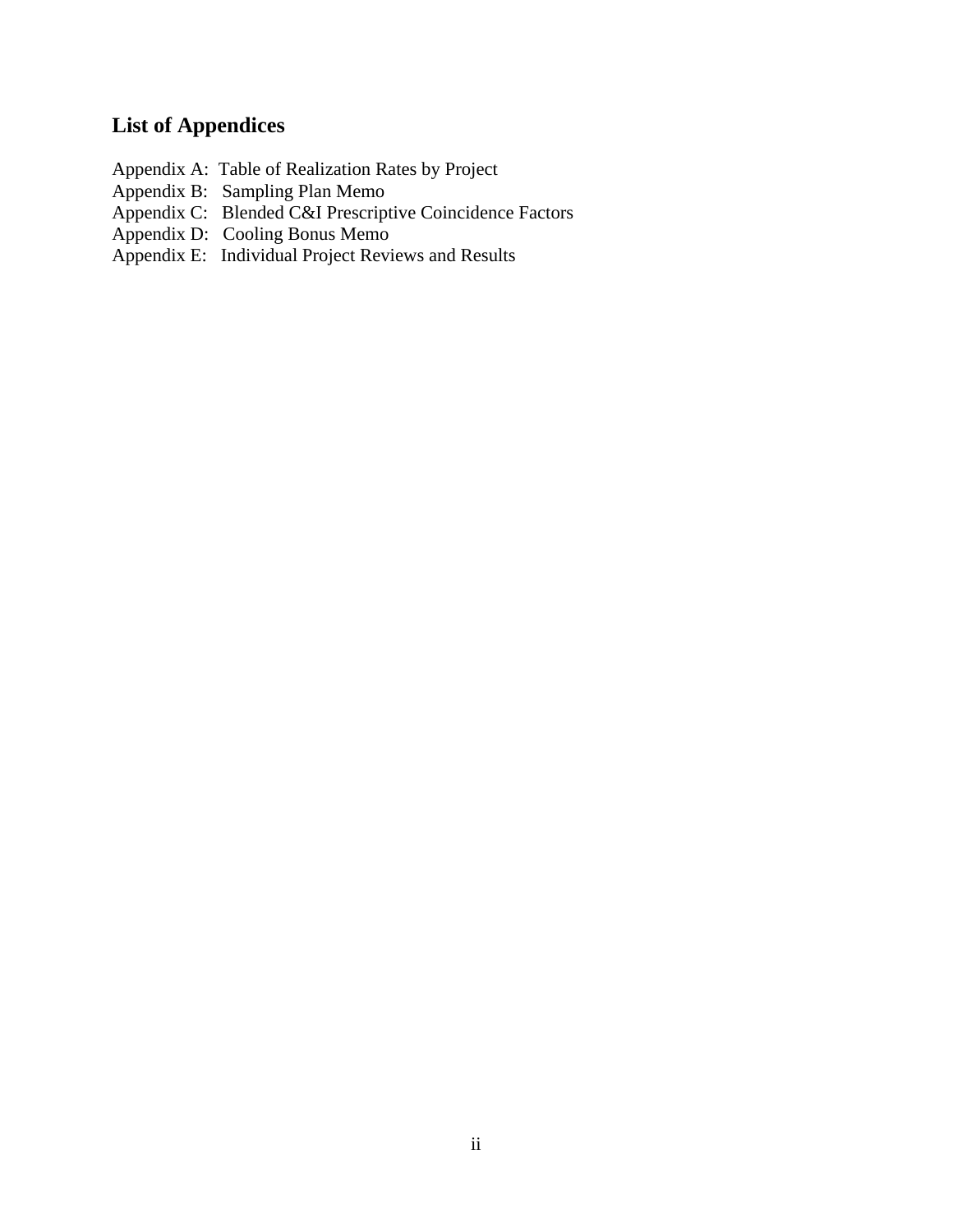# **1 Introduction**

 In 2006, the Independent System Operator of the New England electric grid (ISO-NE) created a Forward Capacity Market (FCM) to ensure that the region has sufficient capacity to meet its peak demand needs. This market-based initiative allows for demand resources, including energy efficiency, to compete directly with generation resources to provide capacity. In order to participate in the market, providers of energy efficiency resources must demonstrate that their efficiency savings are verified in compliance with the ISO-NE standards established for this purpose. $1$ 

 Efficiency Vermont (EVT) and Burlington Electric Department (BED) bid their respective efficiency program portfolios into the forward capacity market, and submitted detailed measurement and verification (M&V) plans that delineated how the evaluation process in Vermont will comply with ISO-NE standards. In both evaluation plans, the Vermont Department of Public Service (Department) was charged with conducting the independent evaluation required by the ISO-NE standards.

The methods available to the Department to evaluate EVT and BED's FCM claims are circumscribed by both the ISO-NE standards and the EVT and BED M&V plans. These standards are designed to result in a high degree of reliability for the resources purchased through the forward capacity market and represent a far more rigorous type of evaluation than has previously been conducted on Vermont's efficiency portfolios.

West Hill Energy and Computing was retained by the Department to provide independent verification of the custom commercial and industrial (C&I) efficiency initiatives for EVT and BED within the context of the FCM. With the assistance of four engineering firms, Cx Associates, GDS Associates, Lexicon Energy Consulting and Energy Resource Solutions, West Hill Energy implemented the M&V Plan, including providing statistical analysis, site-specific M&V and overall impact evaluation of EVT's efficiency portfolio.

This report describes the evaluation of EVT's FCM bid and the results of this verification process. It also provides the documentation to support the Annual Certification of Accuracy of Measurement and Verification Documents, as specified Section 14.2 in the ISO Manual (M-MVDR, Revision 2, June 1, 2010) and in Section 12-B of EVT's M&V Plan (June 15, 2008).

The evaluation was designed to determine the appropriate realization rates to be applied to EVT's estimated savings. When applied, the resulting savings represent EVT's verified savings. The realization rates given in this document will be used to adjust EVT's savings reported to NE-ISO for the FCM from July 1, 2011 until the completion of the next evaluation cycle.

The realization rates presented in this document were provided to Efficiency Vermont in July of 2011, and have been in use since that time. The remainder of this report is divided into the following sections: process, methods, results and conclusions. The components of EVT's portfolio are described in EVT's 2009 Annual Report.<sup>2</sup>

<sup>&</sup>lt;sup>1</sup> *ISO New England Manual for Measurement and Verification of Demand Reduction Value from Demand Resources Manual M-MVDR, Revision: 2, Effective Date: June 1, 2010, pg. INT-3* 

<sup>&</sup>lt;sup>2</sup> *Efficiency Vermont Annual Report 2009*, Fall, 2010; available at www.efficiencyvermont.com.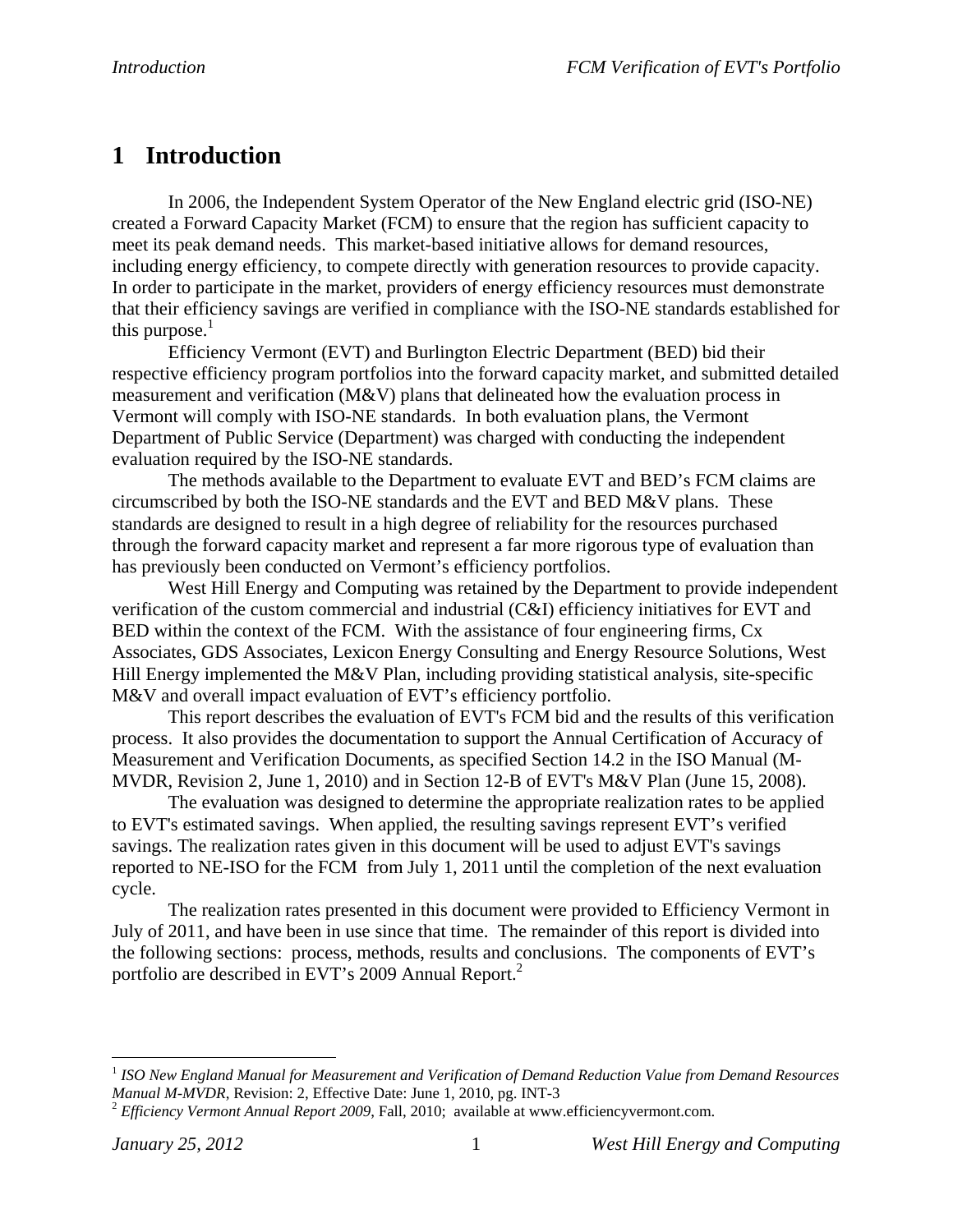# **2 Process**

As with the initial FCM evaluation completed in 2010, the Department had the primary responsibility the overall management of the verification process, including development and implementation of the sampling plan and final verification of each project in the sample. The C&I projects were stratified by project type (retrofit versus new construction/market opportunity) and by the size of the project in terms of the claimed kW peak reduction. For the projects that fell into the randomly selected strata, the Department's contracted engineers reviewed the project documentation, developed metering plans where appropriate, installed and retrieved the meters, analyzed the meter data, and calculated the verified savings.

EVT conducted metering of the very large projects in the census strata and provided the metered data to the Department for analysis. Each large project was also assigned to a review engineer on the Department's evaluation team. The process included a collaborative approach to the development of site-specific metering plans, with input from the Department's contracted engineers and from EVT. The engineer assigned by the Department reviewed EVT's project documentation, analyzed any metering data that was collected by EVT, and independently calculated the verified savings for the project. Based on the study conducted by RLW Analytics<sup>3</sup> regarding load shapes for commercial lighting, lighting applications that could use stipulated coincidence factors were identified and these projects did not need to be metered.

The verified savings were independently calculated for each project (large, medium and small) in the sample. Site-specific project reports were developed, and sent to EVT to provide an opportunity for clarification and a final check for errors and omissions. The project reports were then finalized and are included in Appendix E of this report. The project-specific realization rates are listed in Appendix A.

<u>.</u>

<sup>3</sup> *Coincidence Factor Study Residential and Commercial & Industrial Lighting Measures*. Prepared for New England State Program Working Group (SPWG) by RLW Analytics, Middletown, CT. Spring, 2007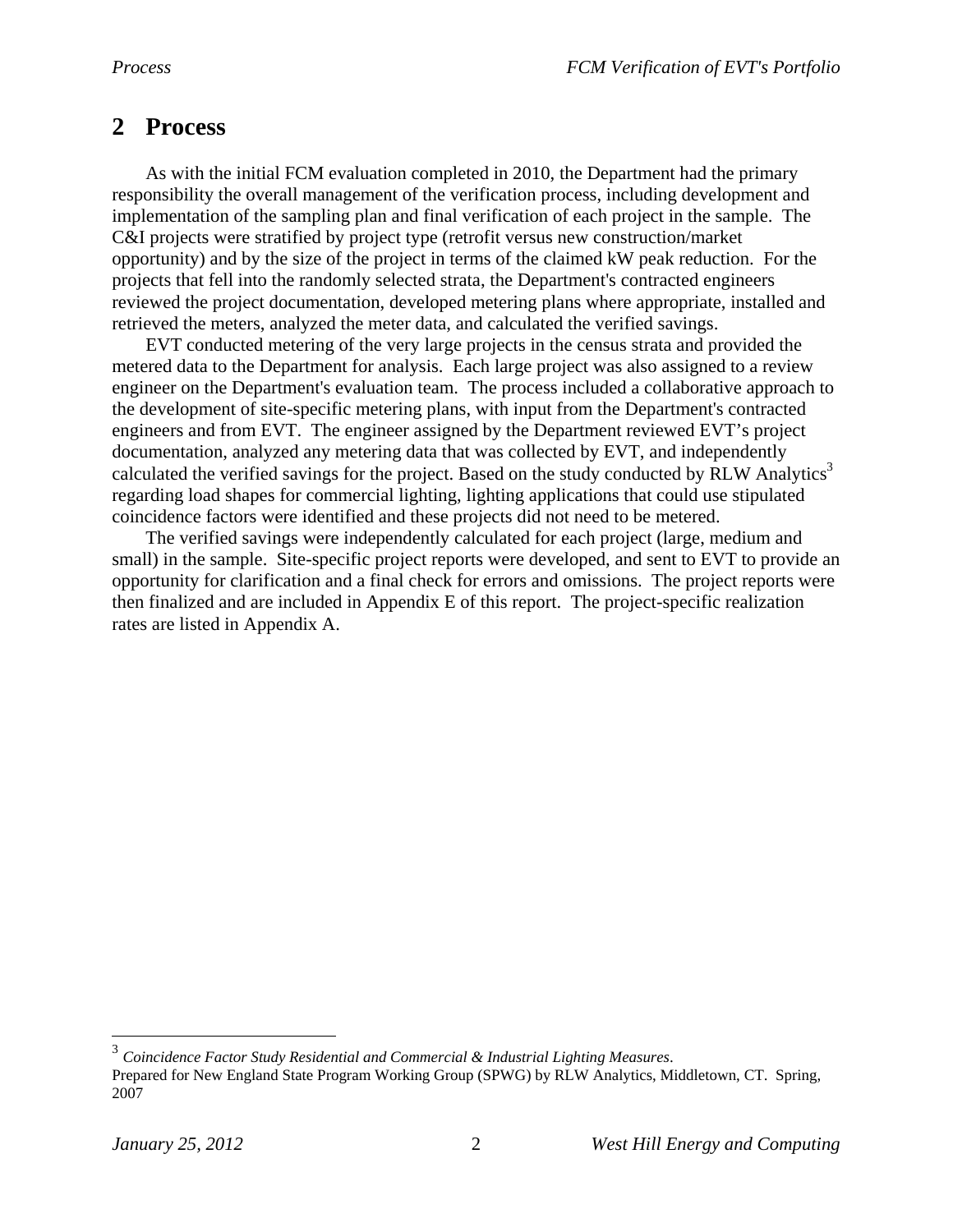# **3 Methods**

 Efficiency Vermont bid its entire portfolio of energy efficiency initiatives into the FCM. The different initiatives and the verification approach are summarized in Table 1.

| <b>EVT</b> Initiative              | <b>FCM Verification Sampling Strategy</b>                      | <b>ISO M&amp;V Option</b> |
|------------------------------------|----------------------------------------------------------------|---------------------------|
| C&I and Multifamily                |                                                                |                           |
| <b>Custom Retrofit</b>             | Sample selected per ISO standards                              | Options A through D       |
| Custom NC/MOP                      | Sample selected per ISO standards                              | Options A through D       |
| <b>Custom Customer Credit</b>      | All projects reviewed                                          | Options A through D       |
| <b>Stipulated Lighting</b>         | No sampling; stipulated coincidence<br>factors were applied    | Option A                  |
|                                    |                                                                |                           |
| Residential                        |                                                                |                           |
| Prescriptive Lighting              | Prescriptive assumptions, no sampling<br>necessary             | Option A                  |
| Prescriptive HVAC                  | Prescriptive assumptions, no sampling<br>necessary             | Option A                  |
| Prescriptive Other                 | Prescriptive assumptions, no sampling<br>Option A              |                           |
| eShapes<br>Prescriptive Other non- | necessary                                                      |                           |
| eShapes                            | Prescriptive assumptions, no sampling<br>Option A<br>necessary |                           |

**Table 1: FCM Sampling Strategy by EVT Initiative** 

 West Hill Energy and Computing, Inc. conducted the evaluation of the custom C&I sector. This component of the evaluation involved drawing a sample of projects and conducting the metering and analysis. The realization rates for the C&I sector are based on EVT's activity in program year 2009.

 The verified residential sector savings were almost entirely prescriptive, using assumptions that have been reviewed by the DPS and included in EVT's "Technical Reference Manual" (TRM). With the application of the coincident factors from the recent studies by RLW Analytics, the residential prescriptive measures met the standard described in EVT's M&V plan. No sampling was necessary for the residential sector. The realization rates for the residential sector were calculated for each program year, due to the variety of issues that arose during the different periods.

## **3.1 Sampling**

 The sampling plan for the C&I projects is attached to this report as Appendix B. The sample frame consisted of all projects completed and claimed during 2009. Sample sizes were designed to support stratified ratio estimation. The sampling plan was established based on the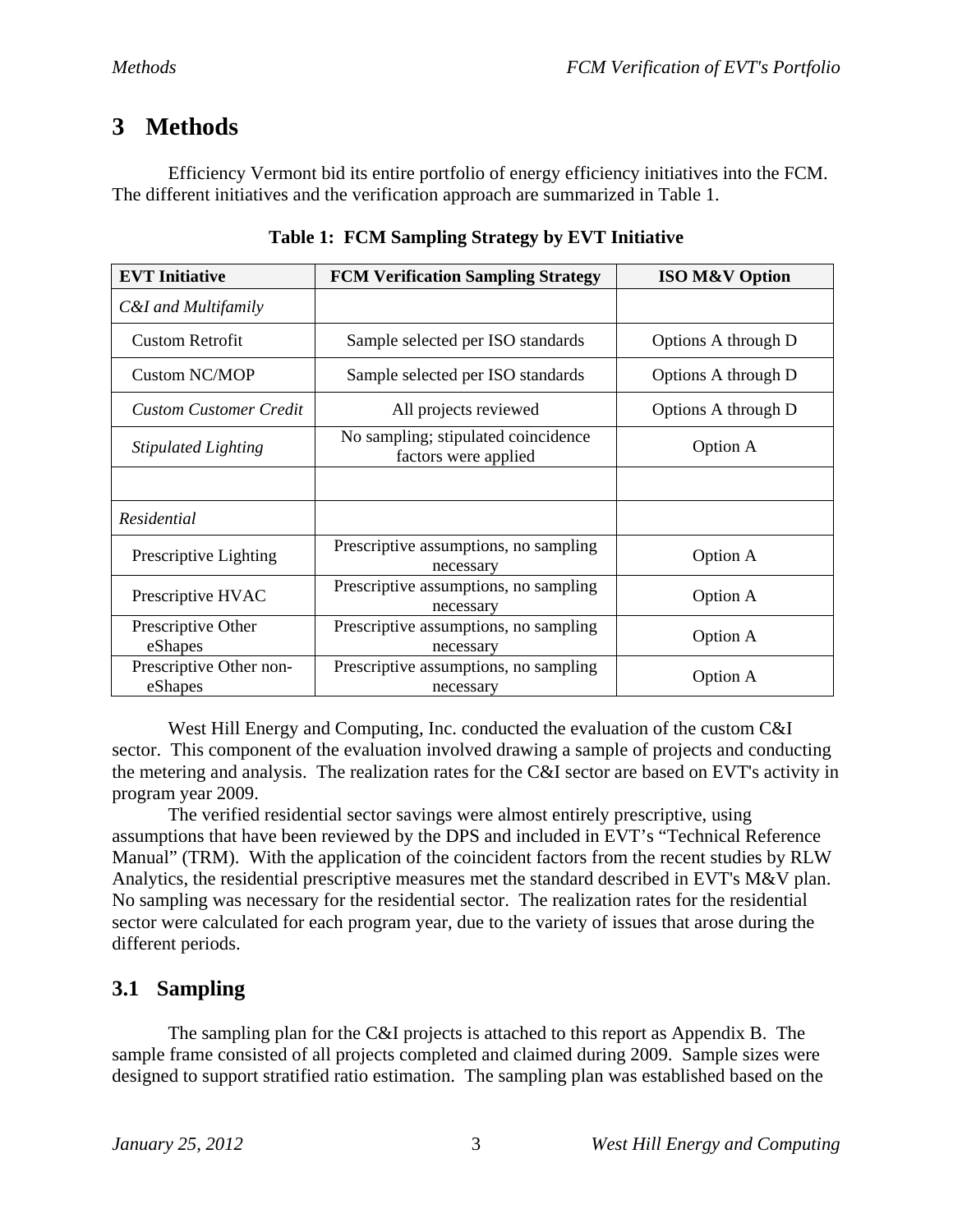sampling strategies used in previous years. The guidelines for the program year 2009 savings verification (SV09) sampling process are listed below.

- The primary sampling unit was the project. All measures associated with the project were reviewed (with the exception of lighting measures with stipulated savings for the three lower stratum).
- The primary sampling variable for establishing the size strata was the higher value of the kW peak reduction, either winter or summer.
- Sampling was conducted separately for two broad categories of initiatives, i.e., retrofit and MOP/new construction. Multifamily projects were included with the C&I projects.
- The sample size for each broad category of projects was set at a level designed to exceed the minimum required to estimate savings at the 80/10 confidence/precision level, based on an error ratio of 0.50.
- **Projects with stipulated lighting measures only were excluded from the sample, except** for those stipulated lighting measures and projects that fell into the "very large" stratum.
- The samples were checked to ensure that lighting savings were roughly proportional to the initiatives as a whole.
- Stratification by project size was conducted, resulting in a total of four size strata for each of the two broad categories of projects.
- A census of the largest projects in the each broad category was reviewed.
- Weighting was done on the basis of the number of projects.
- The cut offs for the strata and sample sizes within each stratum were determined according to the methodology presented in the California Evaluation Framework.
- Projects with maximum kW reduction less than  $0.80$  kW were removed from the sampling frame.

 The next subsections cover the changes made between the previous and current evaluations and describe the stratification strategy.

### **3.1.1 Differences between the 2007/2008 and 2009 Sampling**

Overall, the sampling process was simplified for SV09, as described below.

- In the FCM evaluation for program years 2007 and 2008, the primary sampling unit was the project/end use, and only measures within the selected end use were reviewed. In SV09, sampling was conducted by project, facilitating a comprehensive review of each project.
- The 2007/2008 sampling was done in two stages, with the initial one covering all of 2007 and the first four months of 2008 and the second stage including the remainder of the year. In addition, sampling of some retrofit projects was done prior to the completion of the project. The SV09 sampling was done once for the entire year, following the completion of the projects and EVT's end-of-the-year review.
- The 2007/2008 sample was further stratified according to whether the kW peak was predominantly seasonal (winter v. summer/not seasonal). This SV09 sample was stratified only by broad program category and size.
- The cut offs for the strata were determined prior to the actual sample selection in the 2007/2008 FCM evaluation, resulting from the staged sampling strategy. For SV09, the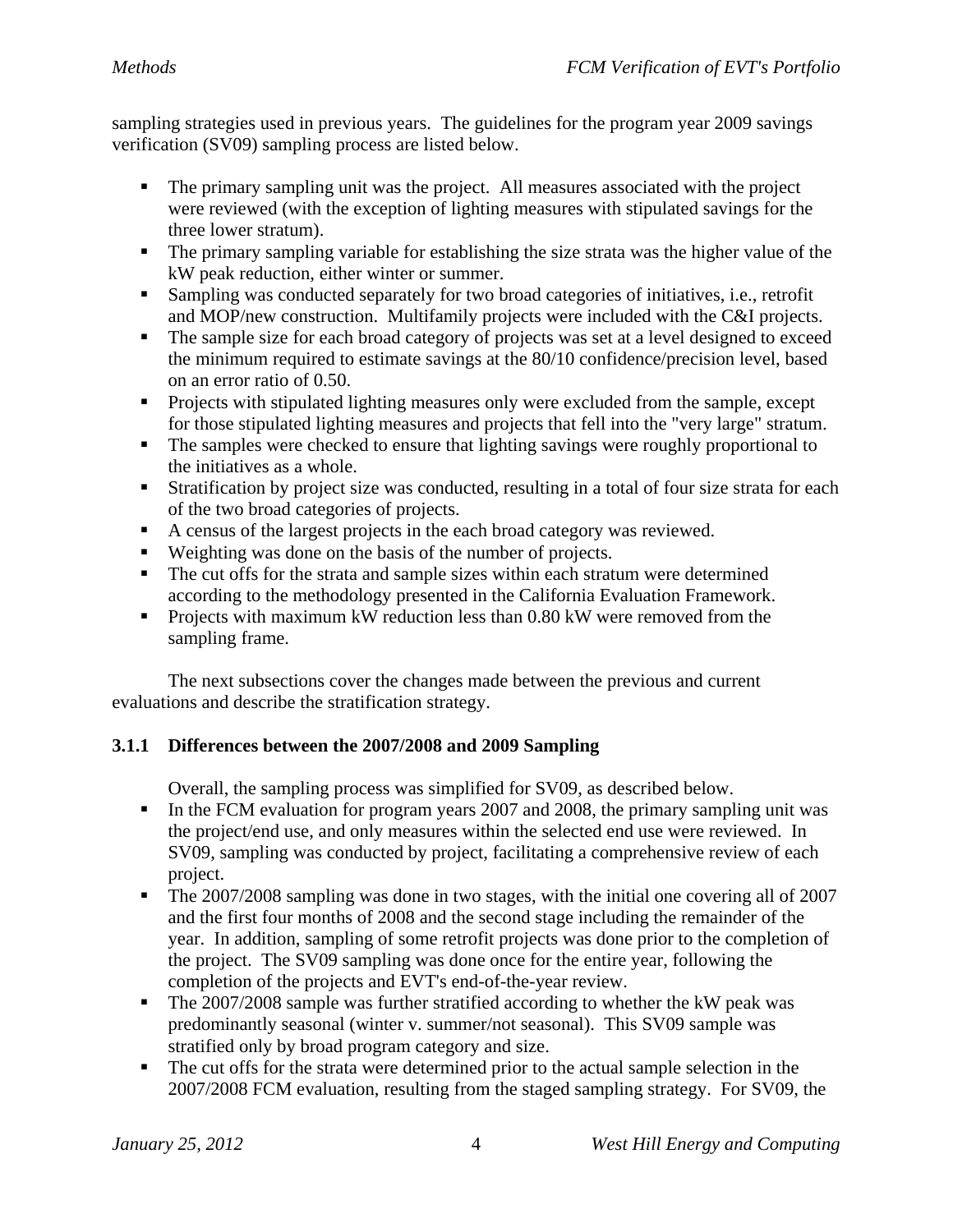cut offs were established as part of the sampling process in accordance with the California Evaluation Framework.

#### **3.1.2 Stratification**

 The stratification variables, issues associated with those variables, and the final stratification approach are summarized in Table 2. The primary stratification variable was the higher of the two estimates of coincident peak reduction (summer and winter) for each sampling unit (project and end use). The higher of the two coincident peak values is referenced as "max kW" throughout the rest of this document. Any project/end use with an estimated maximum peak reduction of less than 0.8 kW was omitted from the sample as too small to evaluate.

| <b>Stratification</b><br><b>Variable</b> | <b>Issues</b>                                                                                                                                                                                                                                        | <b>Stratification Categories</b>                                                                                                      |
|------------------------------------------|------------------------------------------------------------------------------------------------------------------------------------------------------------------------------------------------------------------------------------------------------|---------------------------------------------------------------------------------------------------------------------------------------|
| <b>Type of</b><br><b>Market</b>          | 1) Baselines are defined according to<br>whether the project is retrofit or<br>NC/MOP.<br>2) Retrofit projects may require pre-<br>installation metering.                                                                                            | Two categories: Retrofit and<br>NC/MOP                                                                                                |
| <b>Project Size</b>                      | 1) Small, medium and large projects tend to<br>generate different types of errors and<br>uncertainties.<br>2) FCM bid is for both summer and winter<br>peak demand reduction, so the defining<br>the size of the projects is not<br>straightforward. | Four categories: small, medium,<br>large, and very large, based on the<br>higher of the winter or summer<br>peak reduction ("max kW") |

**Table 2: Summary of Sampling Approach and Stratification Plan** 

 The stratification approach was the same for the entire sample. Each element of the stratification plan is described in more detail below.

Sampling unit: The sampling unit was the project. Once the project was selected, the DPS team attempted to conduct a comprehensive verification of all measures associated with the project. In some cases, individual end uses representing a small portion of the total project savings were dropped.

Market Type: Samples were selected separately for two broad program groups:

- retrofit projects
- market opportunity (MOP) and new construction (NC) projects

This division was based on the difference in baseline for the two broad category of projects, where retrofit savings are based on the pre-existing conditions and NC/MOP savings are based on code, federal or state standards, or standard practice. The retrofit projects included C&I retrofit, farm, low income and market rate multifamily and the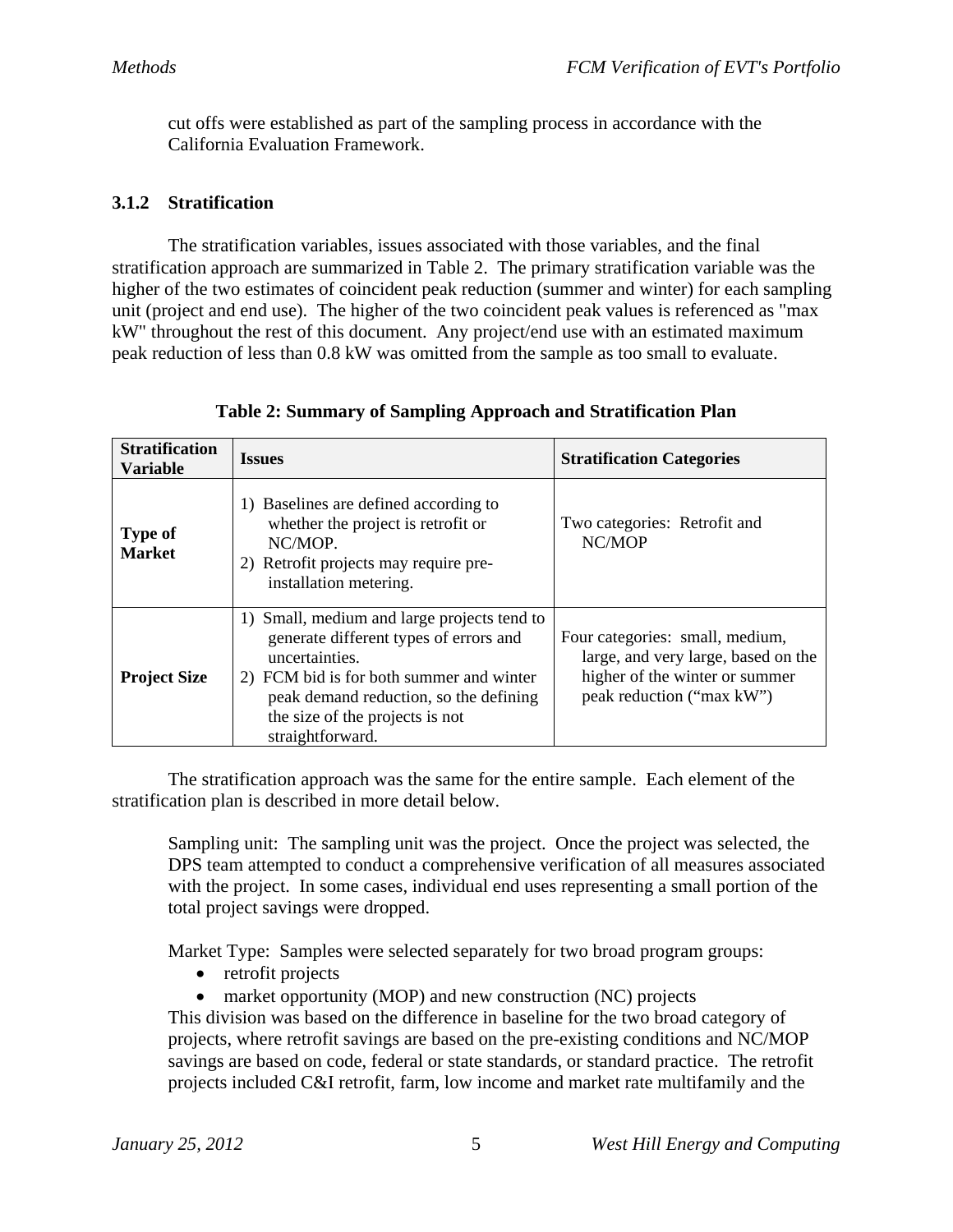Lighting Plus initiatives. The MOP and NC projects include custom MOP, non-lighting prescriptive MOP projects, and new construction.

Size: Size categories are used to ensure that the sample was representative of the population. Table 3 shows the size categories for retrofit and for NC/MOP projects.

|          | Size Stratum   | Min<br>(Higher KW)<br>Reduction) | Max<br>(Higher KW)<br>Reduction) |
|----------|----------------|----------------------------------|----------------------------------|
| Retrofit | 0              | 0.006                            | 0.799                            |
| Retrofit |                | 0.801                            | 6.077                            |
| Retrofit | $\overline{2}$ | 6.104                            | 15.162                           |
| Retrofit | 3              | 15.910                           | 37.245                           |
| Retrofit | 4              | 37.338                           | 350.045                          |
|          |                |                                  |                                  |
| MOP/NC   | 0              | $-0.172$                         | 0.798                            |
| MOP/NC   |                | 0.800                            | 4.651                            |
| MOP/NC   | $\overline{2}$ | 4.681                            | 13.944                           |
| MOP/NC   | 3              | 14.088                           | 27.925                           |
| MOP/NC   | 4              | 29.514                           | 142.611                          |

**Table 3: Stratification by Size** 

## **3.2 Analysis and Calculation of Realization Rates**

 The realization rates were calculated according to the method described in detail in the California Evaluation Framework,<sup>4</sup> based on comparing EVT's original claimed savings to the Department's verified FCM savings. The realization rates presented in the document are based on EVT's activity in program year 2009, unless otherwise noted.

## **3.3 Attrition**

 As is common in conducting field work, some projects were selected through the sampling process but could not be verified for a variety of reasons. For the randomly-selected (smaller) projects, the attrition rate was quite low, as 32 of the selected 34 projects were verified. The small number of projects removed from the sample (about 6%) suggests that eliminating these projects was unlikely to introduce bias to the results.

 The very large projects (census strata) turned out to be more problematic, with 30 of the 40 projects verified. EVT was responsible for conducting the metering for very large projects. The reasons for removal are explained below.

Two participants chose not to cooperate with the metering process.

<sup>4</sup> TecMarket Works, et. al. *The California Evaluation Framework*. Project Number: K2033910. Prepared for the California Public Utilities Commission and the Project Advisory Group. June, 2004. Pages 327 to 339 and 361 to 384.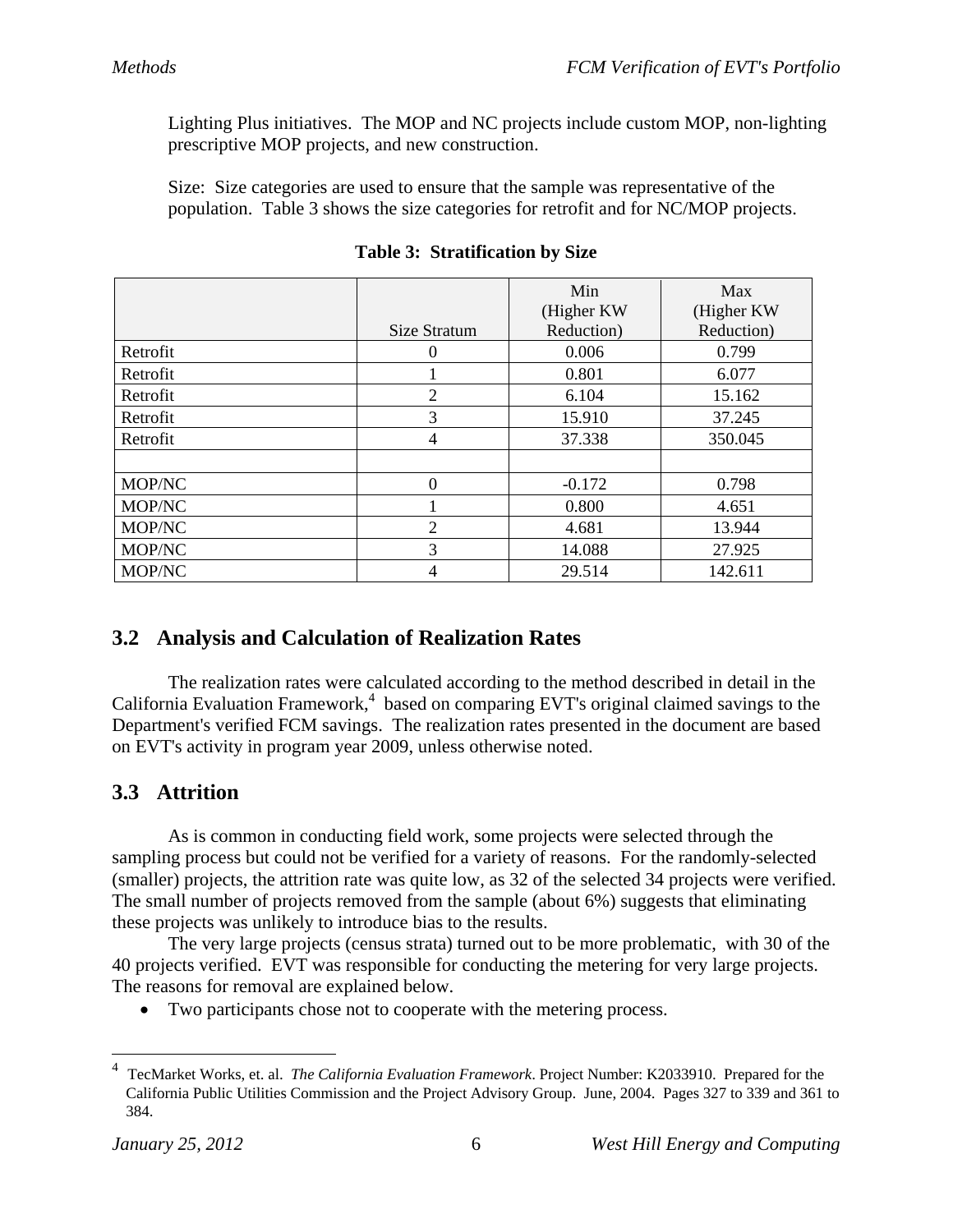- Metering was conducted for three projects, but critical information required for the verification was not available.
- For three projects, alternative methods were identified for verification, but the DPS evaluation team concluded that the available information did not support an ISOcompliant analysis.
- Two projects identified by EVT and the Department for direct measurement were not successfully metered by EVT within the required time period and no other method was available.

Table 4: below lists the peak demand savings for projects that were not verified and those that were verified.

| <b>Reason</b>                    | Number of<br><b>Projects</b> | <b>Winter Peak</b><br><b>KW Savings</b> | <b>Summer Peak</b><br><b>kW</b> Savings |
|----------------------------------|------------------------------|-----------------------------------------|-----------------------------------------|
| Verification Completed           | 30                           | 1,506                                   | 2,056                                   |
| Projects not verified            | 10                           | 422                                     | 434                                     |
| <b>Total Very Large Projects</b> | 40                           | 1,928                                   | 2,490                                   |

**Table 4: Disposition of Very Large Projects** 

 The possibility of bias resulting from the removal of these large project was investigated through conducting a sensitivity analysis. Ten projects were randomly selected from the thirty (30) verified large projects, and the realization rate calculated. The simulation was run 1,000 times and the results were compared, as described below.

- By comparing the kW reduction associated with the dropped projects to the verified projects indicates that a difference of about 0.25 in the realization rate for the dropped projects would result in a change of about 2% in the overall realization rate for the C&I custom portfolio. Over 94% of the simulations resulted in a realization rate for the ten random very large projects that fell with 0.25 of the value for the verified very large projects.
- The average realization rate for the simulation of the ten randomly-selected very large projects fell within 0.05 of the realization for the verified projects, suggesting that the realization rates for ten unverified projects would have to be radically different from the very large verified projects to achieve a difference of 0.25 or more.

 Given the results of this sensitivity analysis and the fact that EVT used the same strategies and QC process for estimating savings from both the unverified and verified projects, it seems unlikely that the realization rate for the ten unverified projects would be more than 0.25 above or below the realization rate for the verified projects, suggesting that bias due to the removal of these projects from the calculation of the realization rate is quite small or nonexistent.

 The sampling weights were adjusted for non-response using poststratification to ensure that the results of the analysis were correctly applied to the population.<sup>5</sup>

<sup>5</sup> *Sampling: Design and Analysis*. Lohr, Sharon L. Duxbury Press, 1999, pages 268-269.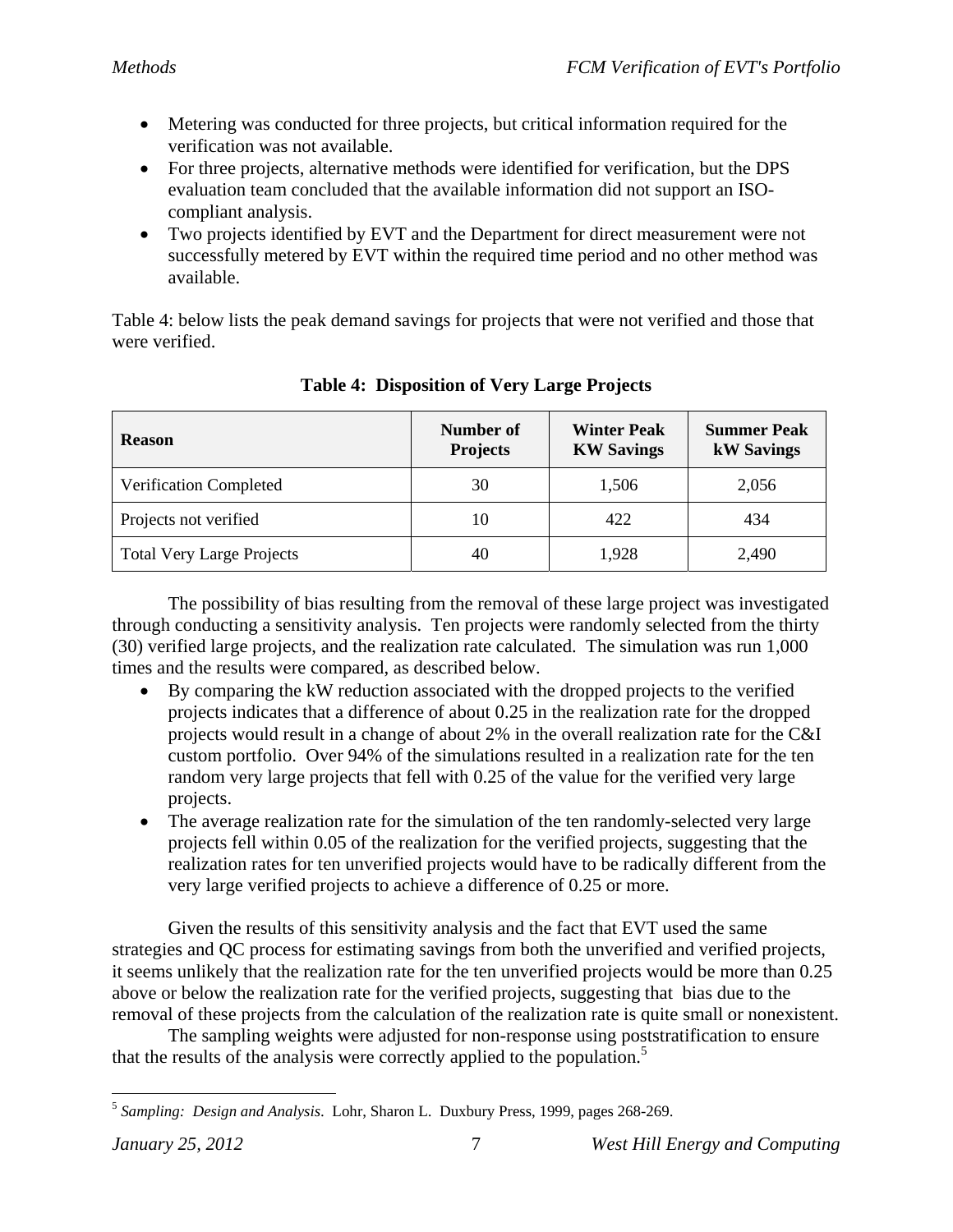# **4 Results**

 To determine the realization rates and calculating relative precision, EVT's portfolio was divided into components based on the verification strategy and source of the coincident peak factors. Each of these components is defined below.

Custom Retrofit: This category includes projects associated with EVT's retrofit initiatives in the business and multifamily sectors. Peak demand savings were determined through sampling and verified by the Department of Public Service as part of the C&I custom evaluation. Measures using stipulated coincidence factors from the RLW lighting study were removed from the sample frame.

Custom NC/MOP: Projects associated with EVT's new construction and market opportunities initiatives in the business and multifamily sectors are covered in this component of EVT's portfolio. The same process for verification was used as described above for the C&I retrofit component of EVT's portfolio.

Customer Credit: The Customer Credit program encompasses the efficiency improvements at a large industrial firm. The firm installs the efficiency measures and provides documentation to EVT. Customer credit projects were verified in the 2007/2008 evaluation cycle and the realization rates determined from that evaluation were applied to the 2009 projects. The 2007/2008 evaluation was conducted in 2010 (within the last five years) and meets the rigorous ISO-NE standards for FCM. In addition, the process for implementing and claiming the Customer Credit projects remained consistent from 2007 through 2009.

Stipulated Lighting: Custom and prescriptive lighting measures in business types covered by the RLW Lighting Study prepared for the NE utilities in accordance with ISO-NE FCM guidelines.

C&I Measures Not Sampled: These are the very small C&I custom projects (winter and summer peak kW of less than 0.80 kW). Given that these projects in aggregate represented a small percentage of EVT's portfolio (less than 1%) and would be just as costly to verify as other projects, they were excluded from the C&I sample frame. The weighted average realization rate from the C&I Retrofit and NC/MOP components was applied these measures. Since EVT uses the same procedures for estimating savings and conducting QC for these projects as the sampled projects, it seems reasonable to apply the same realization rate.

Residential Prescriptive Lighting: This component represents the lighting products sold through the Efficient Products Program. The source of the coincidence factors is the RLW Analytics lighting study (2007).

Residential Prescriptive Lighting with Cooling Bonus: This component represents the percentage of lighting products sold through the Efficient Products Program that were purchased by commercial establishments, which are assumed to have air conditioning and, thus, lower cooling consumption due to the reduction in internal gains from the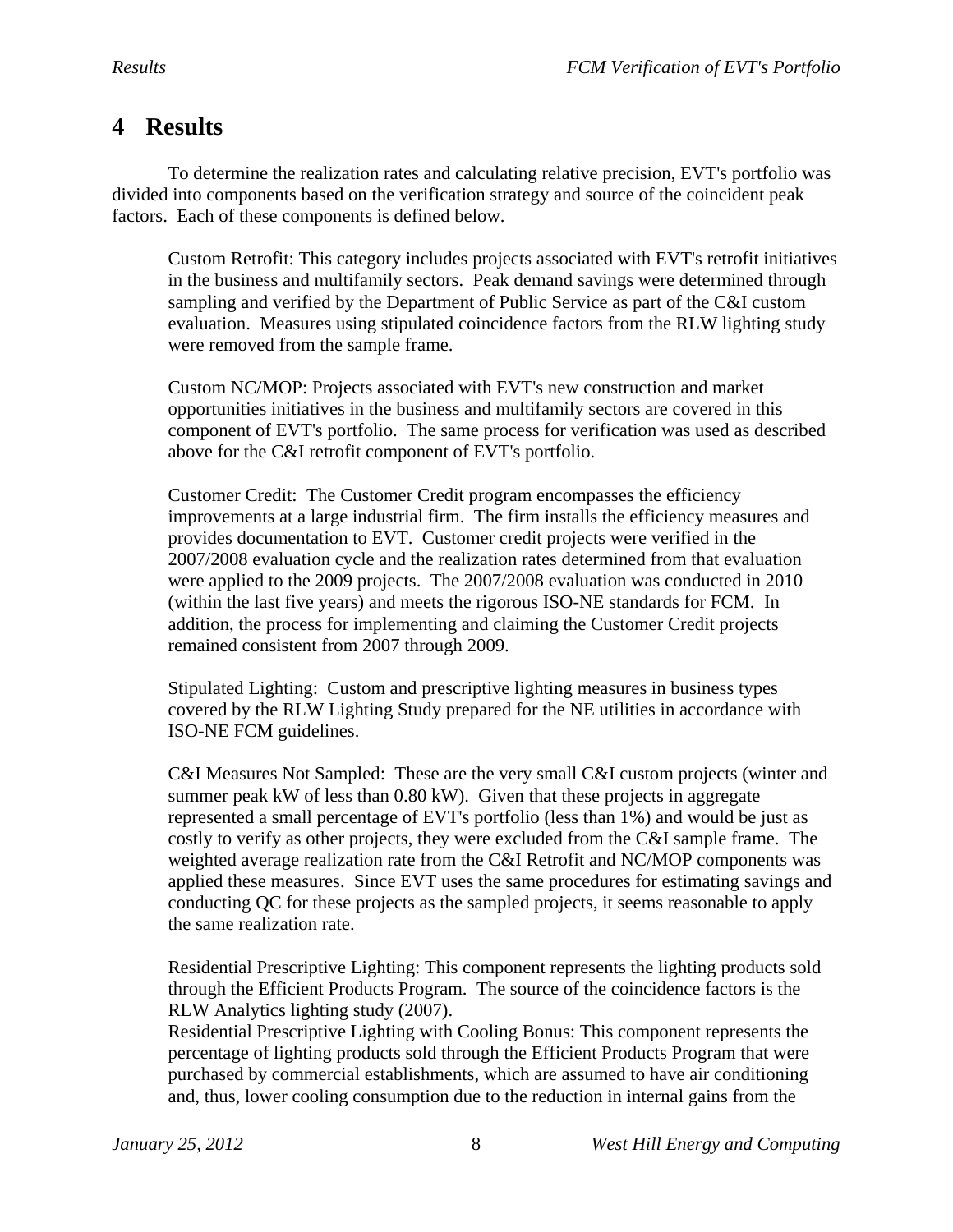efficient lighting. The source of the coincidence factors is the RLW lighting study (2007).

Residential Prescriptive HVAC: Efficient air conditioners are also offered through the Efficient Products initiatives. The source of the coincidence factors is the RLW Analytics residential HVAC study (2008).

Residential Prescriptive Other eShapes: The Efficient Products initiative also includes a range of other Energy Star appliances and electronics, including dishwashers, clothes washers, and refrigerators. In addition, some prescriptive measures are installed through the residential custom initiatives, including hot water conservation measures and fuel switches. For these measures, the coincidence factors were developed from Itron's eShapes, discussed in more detail below.

Residential Prescriptive Other non-eShapes: These measures include a few other miscellaneous products offered through the Efficient Products initiative (such as dehumidifiers), as well as a limited number of items installed through the residential custom initiatives, such as DHW pipe insulation and tank wraps. These coincidence factors were based on engineering estimates, as discussed further below.

 The realization rates and relative precision for all components of EVT's portfolio are provided in Table 5 and Table 6. The ISO standards require sampling precision at the 80/10 confidence/precision level for the entire portfolio. The relative precision of EVT's portfolio is 7.1% for winter peak kW reduction and 6.3% for the summer peak at the 80% confidence level, substantially exceeding the ISO requirement.

|                                       | <b>Original EVT</b><br><b>Claimed Peak</b><br><b>kW</b> Reduction | <b>Realization</b><br>Rate | Savings as %<br>of Total<br><b>Portfolio</b> | <b>Relative</b><br><b>Precision</b> |
|---------------------------------------|-------------------------------------------------------------------|----------------------------|----------------------------------------------|-------------------------------------|
| C&I and Multifamily                   |                                                                   |                            |                                              |                                     |
| <b>C&amp;I Custom Retrofit</b>        | 3,255                                                             | 68.2%                      | 20.4%                                        | 13.2%                               |
| <b>C&amp;I NC/MOP</b>                 | 1,615                                                             | 80.2%                      | 10.1%                                        | 29.1%                               |
| <b>C&amp;I</b> Customer Credit        | 1,802                                                             | 82.0%                      | 11.2%                                        | $0.0\%$                             |
| <b>Stipulated Lighting</b>            | 1,462                                                             | 100.0%                     | 9.1%                                         | 9.3%                                |
| C&I Custom Retrofit Not Sampled       | 52                                                                | 68.2%                      | 0.3%                                         | 13.2%                               |
| C&I NC/MOP Not Sampled                | 44                                                                | 80.2%                      | $0.3\%$                                      | 29.1%                               |
| Residential                           |                                                                   |                            |                                              |                                     |
| Prescriptive Lighting                 | 5,387                                                             | 103.3%                     | 33.7%                                        | 15.8%                               |
| Prescriptive Lighting w/Cooling Bonus | 1,771                                                             | 74.5%                      | 11.1%                                        | 15.8%                               |
| Prescriptive HVAC                     | $\Omega$                                                          | 100.0%                     | $0.0\%$                                      | $0.0\%$                             |
| Prescriptive Other eShapes            | 536                                                               | 95.8%                      | 3.3%                                         | 50.0%                               |
| Prescriptive Other non-eShapes        | 72                                                                | 113.0%                     | $0.5\%$                                      | $0.0\%$                             |
| Totals                                | 15,996                                                            | 87.5%                      |                                              | 7.1%                                |

**Table 5: Realization Rates and Sampling Precision for Winter Peak kW Reduction**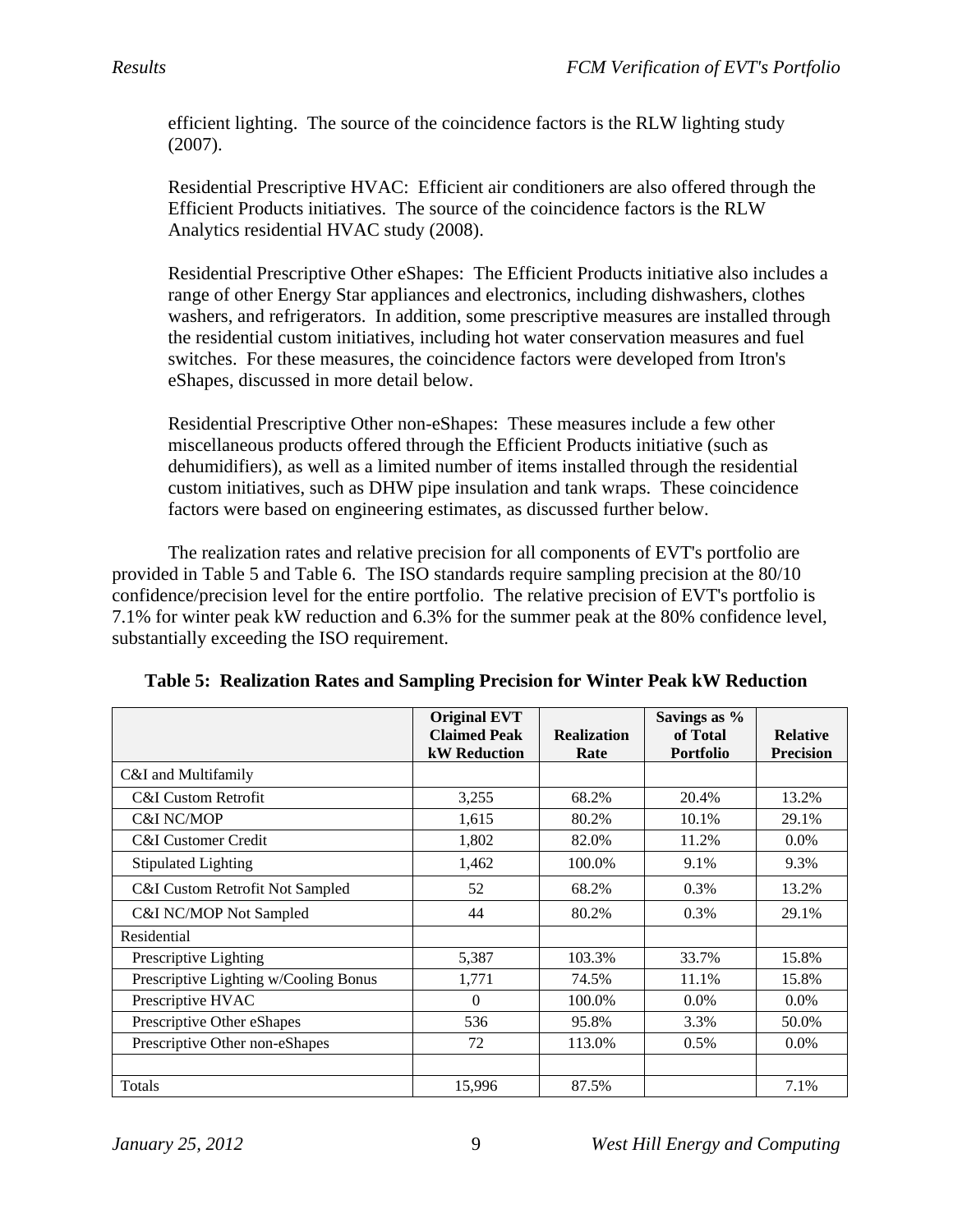|                                       | <b>Original EVT</b> |                    | Savings as %     |                  |
|---------------------------------------|---------------------|--------------------|------------------|------------------|
|                                       | <b>Claimed Peak</b> | <b>Realization</b> | of Total         | <b>Relative</b>  |
|                                       | <b>kW</b> Reduction | Rate               | <b>Portfolio</b> | <b>Precision</b> |
| C&I and Multifamily                   |                     |                    |                  |                  |
| C&I Custom Retrofit                   | 3,665               | 73.4%              | 27.6%            | 8.9%             |
| C&I NC/MOP                            | 2,227               | 77.8%              | 16.8%            | 21.8%            |
| <b>C&amp;I</b> Customer Credit        | 582                 | 83.1%              | 4.4%             | $0.0\%$          |
| <b>Stipulated Lighting</b>            | 1,737               | 100.0%             | 13.1%            | 3.7%             |
| C&I Custom Retrofit Not Sampled       | 69                  | 73.4%              | 0.5%             | 8.9%             |
| C&I NC/MOP Not Sampled                | 46                  | 77.8%              | 0.3%             | 21.8%            |
| Residential                           |                     |                    |                  |                  |
| Prescriptive Lighting                 | 1,480               | 103.3%             | 11.1%            | 17.6%            |
| Prescriptive Lighting w/Cooling Bonus | 2,954               | 73.8%              | 22.2%            | 17.6%            |
| Prescriptive HVAC                     | 69                  | 30.8%              | $0.5\%$          | 10.4%            |
| Prescriptive Other eShapes            | 343                 | 94.6%              | 2.6%             | 50.0%            |
| Prescriptive Other non-eShapes        | 120                 | 109.3%             | 0.9%             | $0.0\%$          |
|                                       |                     |                    |                  |                  |
| Totals                                | 13,291              | 82.1%              |                  | 6.3%             |

**Table 6: Realization Rates and Sampling Precision for Summer Peak kW Reduction** 

 For the C&I custom sample, the relative precision was calculated from the sample. The two studies done by RLW Analytics (lighting and residential HVAC) specified the relative precision for the coincidence factors. In some cases, the relative precision was estimated based on the available information, as discussed below.

- The coincidence factors for the stipulated lighting were taken from the RLW study; the relative precision shown in the tables above was the highest value for the various business types.
- The coincident factors for a variety of small residential measures were based on Itron's eShapes 8760 load profile data, developed from audits of approximately 20,000 homes in the 1990's.<sup>6</sup> While the load profiles are based on older data, the extensive nature of the data collection would be extremely costly to reproduce for measures that represent less than 3% of EVT's portfolio. The relative precision could not be determined, so a proxy value of 0.50 was used. Given the large sample size, this proxy value is assumed to be substantially larger than the actual relative precision.
- For a few other residential measures, the load profiles were based on engineering assumptions and the relative precision could not be determined. These coincident factors were reviewed and found to be within a reasonable range. Since no sampling was conducted, there is no sampling error associated with these measures. These measures constitute a very small percentage of EVT's overall portfolio (less than 1%).

<sup>&</sup>lt;u>.</u>  $6$  About half of the roughly 20,000 audits were conducted on site, with the remainder based on a mail survey. Building simulations were performed based on the data collected through the audits to determine the load profiles. Overall, the audits were distributed throughout the country, although some states and utilities had more audit activity than others.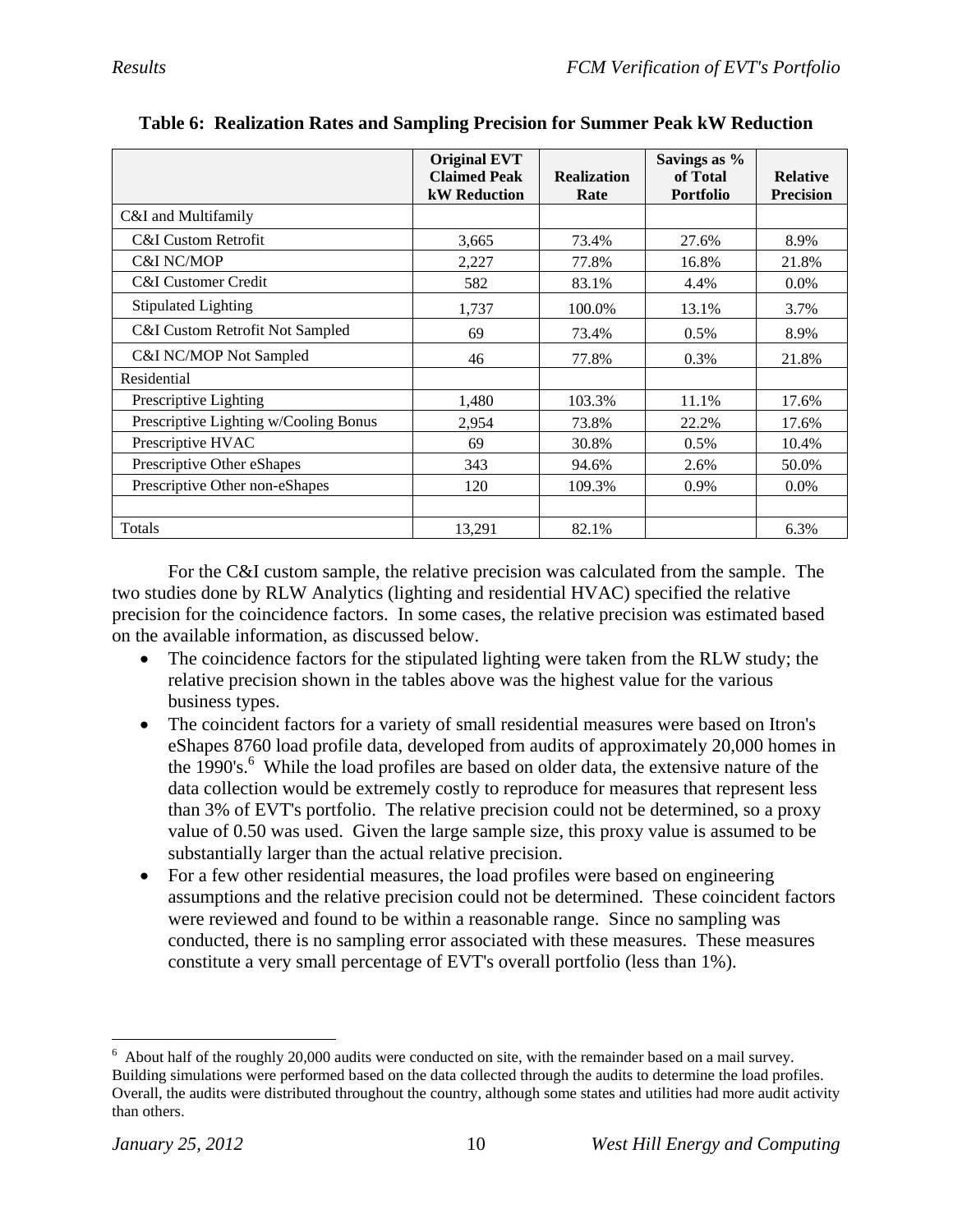The residential lighting savings are composed of three components with values derived from two different studies (NMR, 2004 and RLW, 2007). Each component has a relative precision associated with it. The overall precision was calculated using the method described in EVT's M&V Plan.<sup>7</sup> The in-service rate (ISR) and delta Watts were estimated from the same sample, and thus the worst-case precision was estimated as if the factors were perfectly correlated, i.e., the combined precision was additive. The RLW and NMR studies were sampled independently, allowing the combined precision from the NRM and RLW studies to be calculated by the following formula:

$$
p = \sqrt{(p_{NMR}^2 + p_{RMW}^2)}
$$

 The relative precision in the NMR study was report at the 90% confidence level. These values were assumed to be a worst case scenario for the FCM requirement of precision at the 80% confidence level. The NMR precision values are the same as used in EVT's M&V Plan submitted to ISO-NE. $8$ 

 The combined precision for the ISR and delta Watts from the NRM study was 10.8%. The precision for the RLW coincidence factors was reported to be 4.5% and 6.1% at the 80% confidence level for winter and summer, respectively. $\int$ <sup>5</sup> Thus, the combined relative precision for the prescriptive residential lighting was calculated to be 15.8% and 17.6% for winter and summer peak demand reductions.

 The remainder of this section covers one issue affecting multiple programs, custom C&I results, C&I stipulated lighting results, residential results and timing issues.

### **4.1 Cross-Program Issue**

 One correction affected multiple programs. The assumed impact of lighting power reduction on air conditioning loads in C&I measure tracks (cooling bonus) was modified to reflect current A/C efficiencies and be consistent with the method described in the RLW Analytics lighting study. EVT also used the same approach to estimate the cooling bonus for commercial purchases made through the Efficient Products Program. Please refer to Appendix D for the assumptions used in the calculation of the Department's verified savings. This minor adjustment was made and is reflected in the realization rates presented above.

## **4.2 Custom C&I Results**

Table 7 through Table 10 provide the realization rates and population for the projects in the EVT portfolio. Stratum 1 contains the smallest projects and Stratum 3 the largest. (Please refer to Section 3.1.2 for the definition of the size categories.)

<sup>7</sup> *Vermont Efficiency Portfolio: Plan for Measurement and Verification of Demand Reduction Value from Energy Efficiency Resources*. Prepared by the Vermont Energy Investment Corporation for submission to ISO New England. June 15, 2007. Pages 7-4 to 7-5.

 $8$  As noted in Efficiency Vermont's M&V Plan (page 7-4), in some cases a single value was selected where the NMR report had the results broken out into segments by technology. The selected value was chosen as a conservative estimate of the precision for the combined applications.

 $9$  RLW Lighting Study, 2007, pages 13 and 14.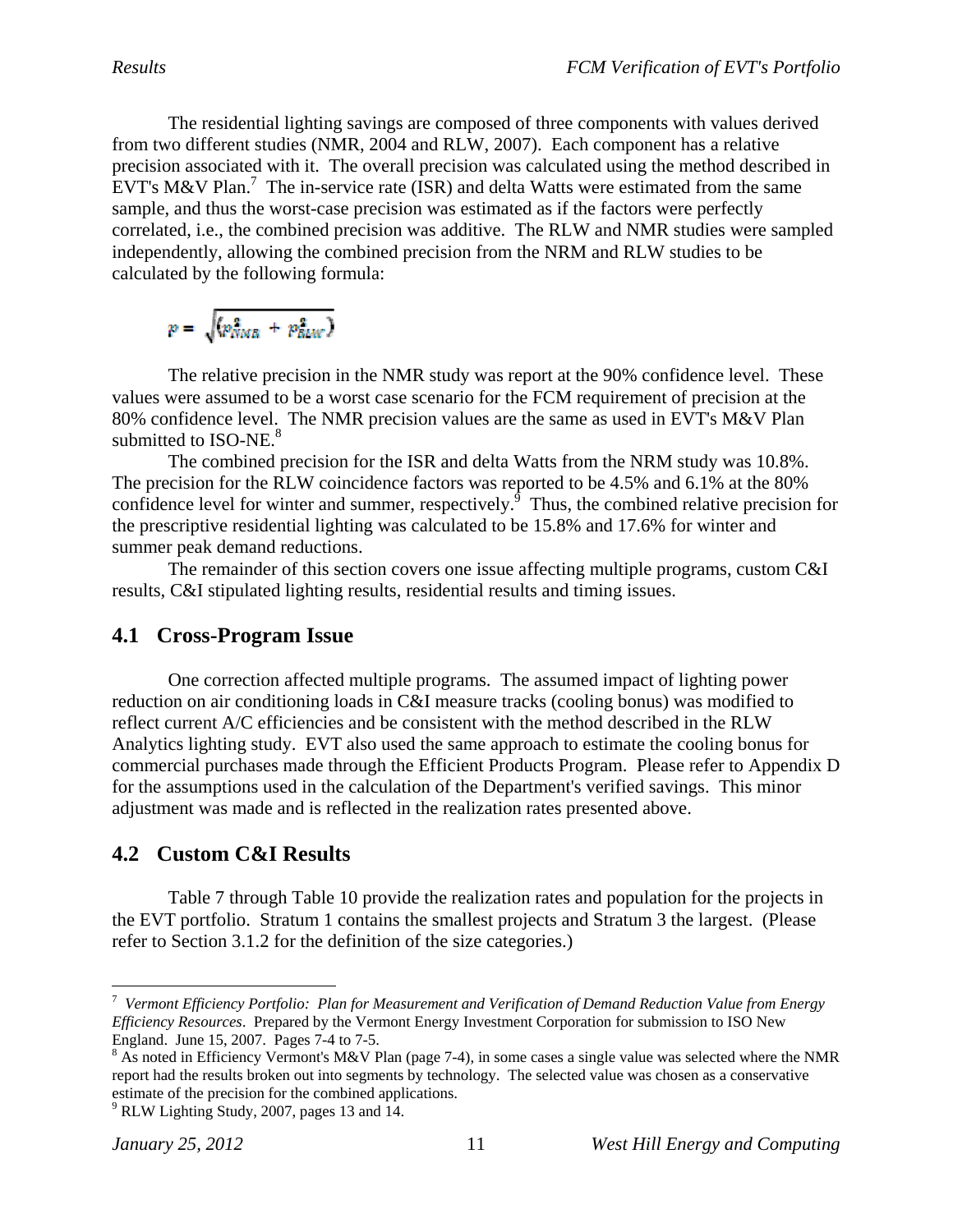| <b>Size</b><br><b>Stratum</b> | Total # of<br><b>Projects</b> | <b>Completed</b><br>Projects in<br><b>Sample</b> | <b>Mean of</b><br><b>EVT</b><br><b>Claimed kW</b> | <b>Mean of DPS</b><br><b>Verified kW</b> | <b>Realization Rate</b> |
|-------------------------------|-------------------------------|--------------------------------------------------|---------------------------------------------------|------------------------------------------|-------------------------|
|                               | 251                           |                                                  | 5.21                                              | 3.57                                     | 0.68                    |
|                               | 88                            |                                                  | 6.32                                              | 4.54                                     | 0.72                    |
|                               | 43                            |                                                  | 19.26                                             | 9.23                                     | 0.48                    |
|                               | 23                            |                                                  | 69.46                                             | 55.05                                    | 0.79                    |
| Total                         | 405                           | 34                                               |                                                   |                                          | 0.68                    |

### **Table 7: Realization Rates for Custom C&I Retrofit for Winter kW Peak**

### **Table 8: Realization Rates for C&I MOP/New Construction for Winter kW Peak**

| <b>Size</b><br><b>Stratum</b> | Total # of<br><b>Projects</b> | <b>Completed</b><br>Projects in<br><b>Sample</b> | <b>Mean of</b><br><b>EVT</b><br><b>Claimed kW</b> | <b>Mean of DPS</b><br><b>Verified kW</b> | <b>Realization Rate</b> |
|-------------------------------|-------------------------------|--------------------------------------------------|---------------------------------------------------|------------------------------------------|-------------------------|
|                               | 180                           |                                                  | 1.54                                              | 1.01                                     | 0.65                    |
|                               | 73                            |                                                  | 8.48                                              | 9.41                                     | 1.11                    |
|                               | 33                            |                                                  | 16.81                                             | 10.22                                    | 0.61                    |
|                               |                               | 12                                               | 27.00                                             | 20.11                                    | 0.74                    |
| Total                         | 303                           | 25                                               |                                                   |                                          | 0.80                    |

### **Table 9: Realization Rates for Custom C&I Retrofit for Summer kW Peak**

| <b>Size</b><br><b>Stratum</b> | Total # of<br><b>Projects</b> | <b>Completed</b><br>Projects in<br><b>Sample</b> | <b>Mean of</b><br><b>EVT</b><br><b>Claimed kW</b> | <b>Mean of DPS</b><br><b>Verified kW</b> | <b>Realization Rate</b> |
|-------------------------------|-------------------------------|--------------------------------------------------|---------------------------------------------------|------------------------------------------|-------------------------|
|                               | 251                           |                                                  | 4.97                                              | 3.96                                     | 0.80                    |
|                               | 88                            |                                                  | 7.71                                              | 7.24                                     | 0.94                    |
|                               | 43                            |                                                  | 17.30                                             | 10.93                                    | 0.63                    |
|                               | 23                            | 16                                               | 86.99                                             | 58.29                                    | 0.67                    |
| Total                         | 382                           | 32                                               |                                                   |                                          | 0.73                    |

|  |  | Table 10: Realization Rates for C&I MOP/New Construction for Summer kW Peak |
|--|--|-----------------------------------------------------------------------------|
|  |  |                                                                             |

| <b>Size</b><br><b>Stratum</b> | Total # of<br><b>Projects</b> | Projects in<br><b>Sample</b> | <b>Mean of</b><br><b>EVT</b><br><b>Claimed kW</b> | <b>Mean of DPS</b><br><b>Verified kW</b> | <b>Realization Rate</b> |
|-------------------------------|-------------------------------|------------------------------|---------------------------------------------------|------------------------------------------|-------------------------|
|                               | 180                           |                              | 1.15                                              | 2.14                                     | 1.86                    |
|                               | 73                            |                              | 7.84                                              | 7.41                                     | 0.94                    |
|                               | 33                            |                              | 20.11                                             | 11.36                                    | 0.57                    |
|                               |                               | 12                           | 49.72                                             | 27.13                                    | 0.55                    |
| Total                         | 303                           | 27                           |                                                   |                                          | 0.78                    |

 As can be seen from Tables 5 and 6, the realization rates by market sector range from a low of 68% to a high of 80%. As discussed earlier, some of this reduction is due to systematic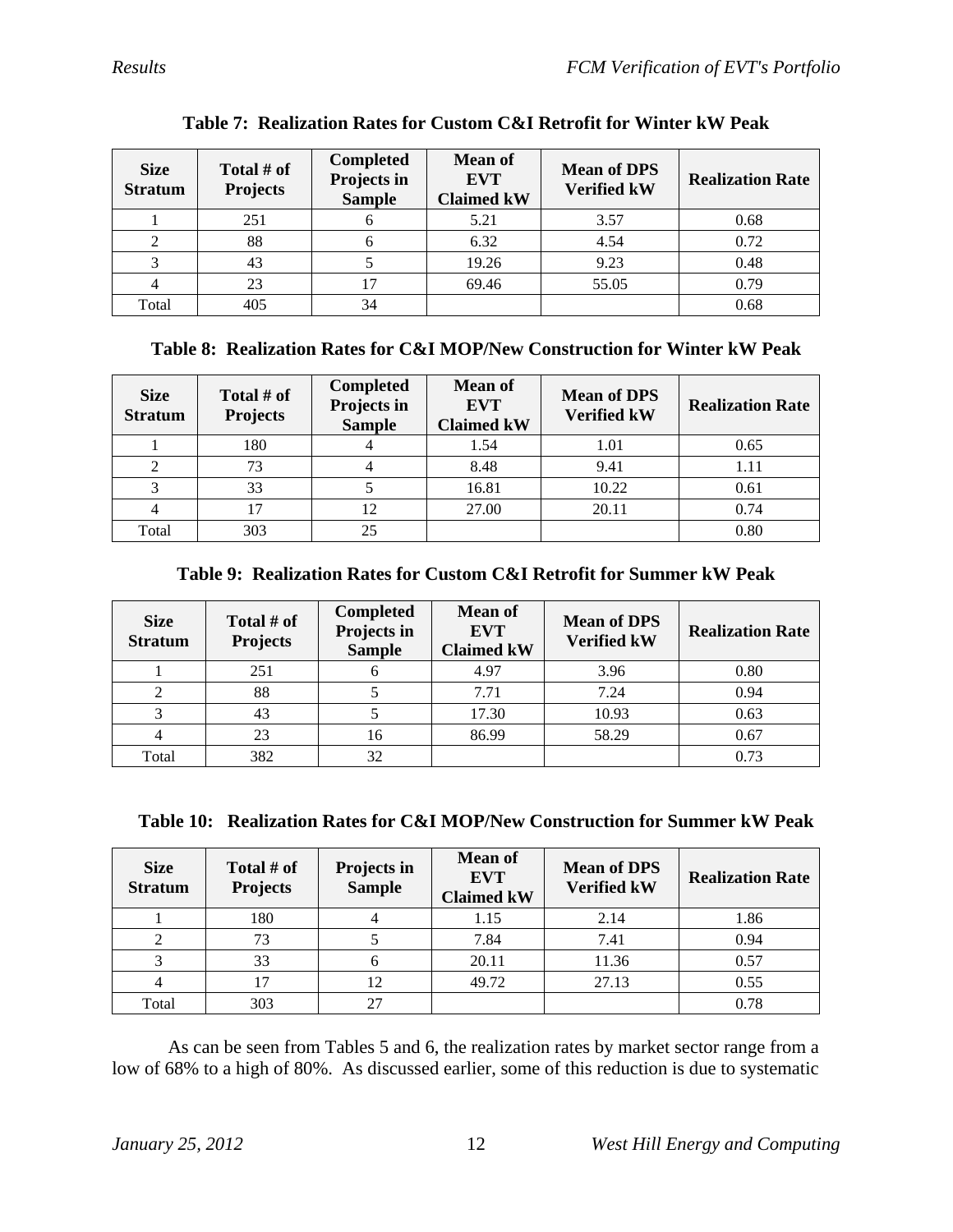corrections to the measure portfolio. Some of the other common reasons for the difference in realization rates are listed below.

- The equipment was not operating as expected.
- Operating schedules were found to be different from what the participant reported to EVT.
- Assumptions about the use of baseline equipment were found to be different than expected.

These types of adjustments are commonly found in the process of conducting an impact evaluation. The realization rates by project are provided in Appendix A and the project-specific reports are compiled in Appendix E.

## **4.3 C&I Stipulated Lighting**

 The RLW lighting study was used as the source for coincidence factors for custom and prescriptive C&I lighting, as appropriate. EVT and the Department reviewed the RLW study and agreed to apply the findings to the following business types:

- Grocery
- Medical (Hospital)
- Office (including medical office)
- Restaurant
- Retail
- Warehouse (excepting 24 hour distribution centers)
- $\bullet$  Multifamily residential spaces

EVT developed blended coincidence factors for C&I prescriptive lighting based on the historical distribution of business types that participated in the C&I prescriptive lighting initiative. This analysis was reviewed and approved by the Department and is described in Appendix C.

 For the 2009 installations, EVT reviewed the custom C&I projects and determined the business type. These designations were provided to the Department and the measures were removed from the Department's sample frame for the C&I custom verification, with the exception of large projects. Any project with summer or winter peak savings of 35 kW or more was included in the large project stratum of Department's sample and reviewed on an individual basis.

 The other major inputs into the kW reduction are the connected load kW reduction and the fixture counts. EVT conducted QC on all C&I projects, including a peer review process for projects with substantial savings. In general, EVT used manufacturers' spec sheets or default assumptions to estimate the change in the kW. The default values have been reviewed by the Department and found to be reasonable and consistent with industry standards. As indicated in EVT's M&V plan, the fixture counts in EVT's central data tracking system are assumed to be correct and without bias.

### **4.4 Residential Results**

The prescriptive residential measures in EVT's portfolio are described in the TRM submitted as part of the EVT's M&V Plan. For the prescriptive lighting products, the reduction in Watts and in-service rates are based on the results of a market research conducted by Nexus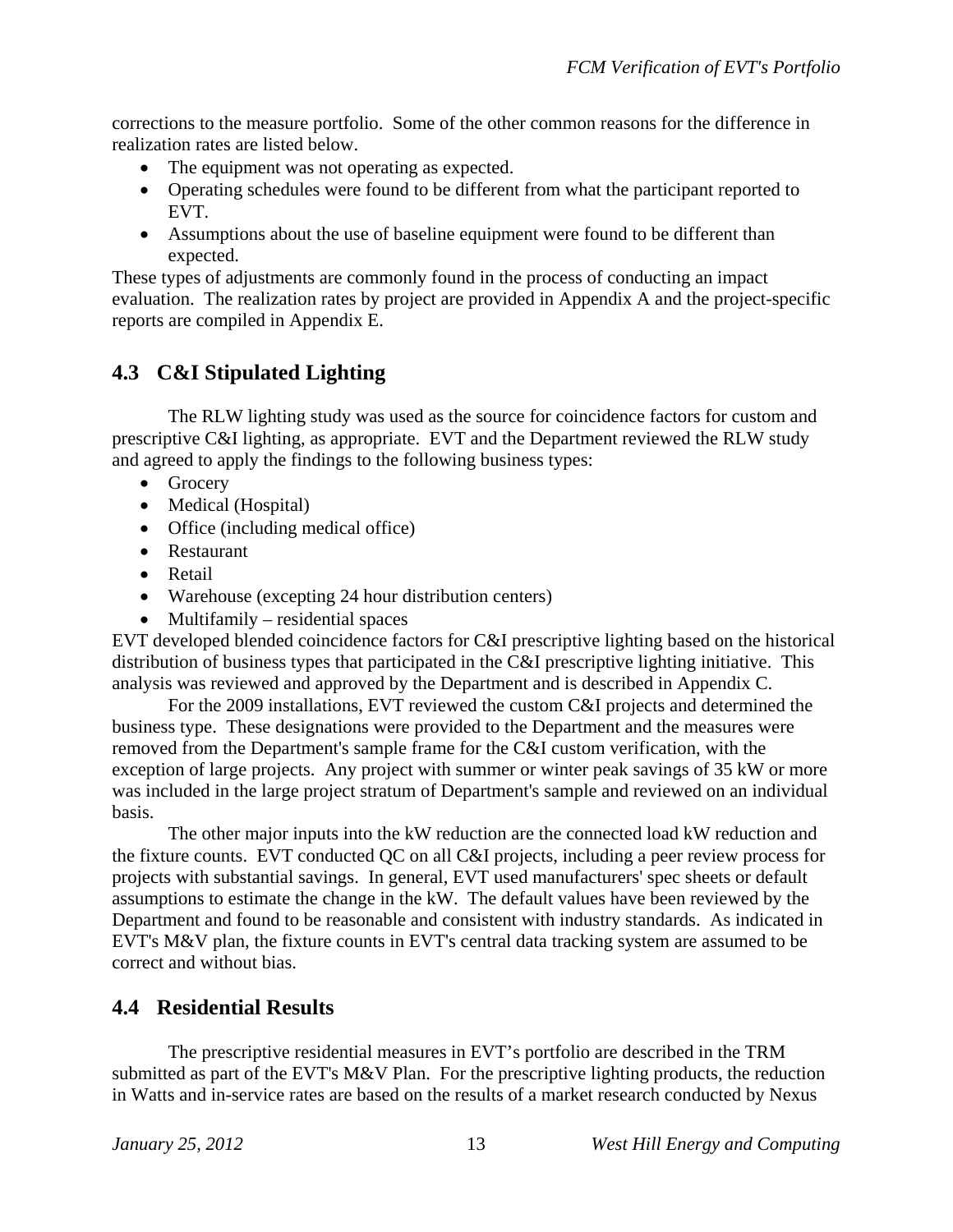Marketing Research.<sup>10</sup> This was a regional study prepared for the New England Energy Efficiency Partnership (NEEP). Verified lighting coincidence factors were based on the recent RLW lighting study (2007) and A/C coincidence factors were based on the RLW study of residential room air conditions conducted in 2008.<sup>11</sup> In addition, the Department and EVT agreed to modify the assumptions used to determine the savings from commercial applications of EP lighting purchases, resulting in lower savings for these purchases. Please refer to the Department's verification report for PY 2009 for further details.

 Errors in the application of the prescriptive assumptions were identified through the Department's annual savings verification process, and these corrections were incorporated into the realization rates. In addition, a small adjustment was made to residential custom measures. Savings associated with the following measures were adjusted:

- Energy Star A/C
- Early replacement refrigerators and freezers
- Efficient computer equipment
- Direct Install CFL's
- Residential custom refrigeration and electric space heating efficiency

These issues are detailed in the Department's report to the Energy Efficiency Utility Contract Administrator for program year 2009.

### **4.5 Compliance with ISO-NE Standards**

 This section covers the compliance of the verification results with the ISO-NE standards. For the residential prescriptive measures, the assumptions are supported by recent, statistically sound studies. For the custom C&I projects, an individual M&E plan was developed for each project that was consistent with the ISO requirements. Most of the ISO requirements are directly relevant to the C&I custom sample and are discussed in that context. The ISO requirements are listed in reference to the section in the manual.

Section 6, Establishing Baseline Conditions: As specified in the manual, the baseline conditions for retrofit projects are the pre-existing conditions. If the pre-existing conditions could not be determined, then the applicable state code, federal product efficiency standard or standard practice (if more stringent than the state or federal requirement) should be used. For market opportunity projects, the baseline is the applicable state code, federal product efficiency standard or standard practice (if more stringent than the state or federal requirement).

These principles were consistently applied to the custom C&I projects and documented in the individual project reports. In a few cases, there was no clear code or standard. In these situations, the Department's evaluation team researched the standard practice and developed the baseline using the best available information.

<sup>&</sup>lt;sup>10</sup> *Impact Evaluation of the Massachusetts, Rhode Island, and Vermont 2003 ResidentialLighting Programs.* Nexus Market Research and RLW Analytics, 2004

<sup>&</sup>lt;sup>11</sup> Coincidence Factor Study Residential Room Air Conditioners. Prepared for the Northeast Energy Efficiency Partnerships' New England Evaluation and State Program Working Group by RLW Analytics, Middletown, CT. June 23, 2008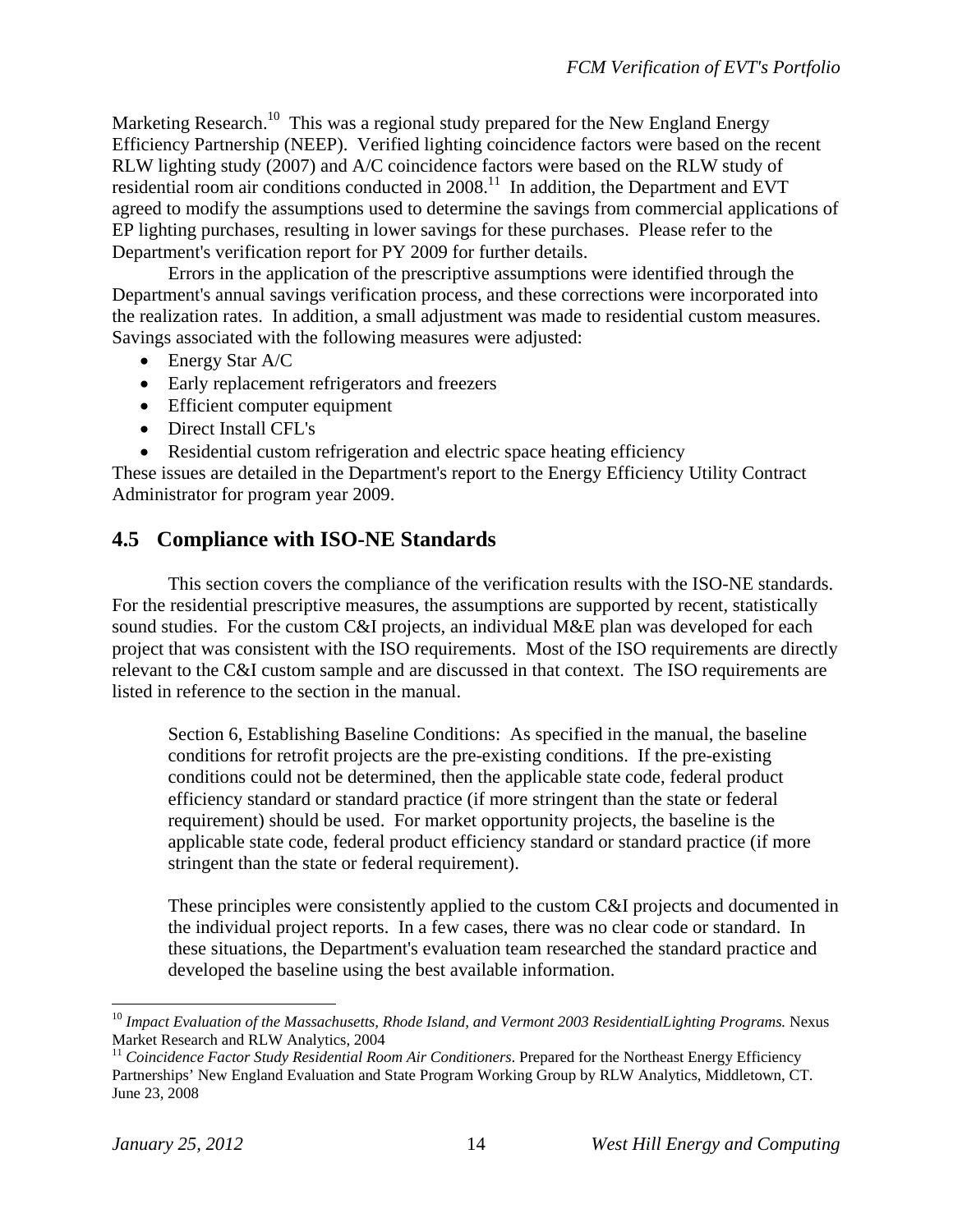Section 7, Statistical Significance: For engineering-based, direct measurement, the ISO manual required strategies to control for bias, such as the accuracy and calibration of the measurement tools, sensor placement bias, and sample selection bias or non-random selection of equipment and/or circuits to monitor. The site-specific M&V plans described the relevant issues for each project and discussed the methods used to mitigate bias. Random sampling was conducted for all projects with too many circuits or measures to meter. These issues are described in more detail in the site-specific project reports.

In Section 7.2, the manual requires that the overall portfolio meet the 80/10 confidence/precision standard. As discussed above, the verification of EVT's portfolio exceeds that standard with a precision of 7.1% and 6.3% for winter and summer peak reduction, respectively.

This section also discussed the need to minimize bias. Bias relating to the three components of EVT's portfolio that make up 95% or more of the peak kW reduction is explored briefly below.

- For the C&I custom sample (Retrofit, NC/MOP and Customer Credit), a potential source of bias was the removal of some large projects that could not be verified to the ISO standard, as explained in more detail in Section 4.2 above. A sensitivity analysis indicated the inclusion of unverified large projects is unlikely to affect the results.
- The estimated savings for residential prescriptive lighting are unlikely to be biased since the deemed savings are based on recent market studies.
- The use of the RLW coincidence factors for the stipulated C&I lighting is appropriate since there are many stipulated lighting projects covering a wide variety of applications and the RLW sample also included a broad range of applications. Thus, the application of the RLW coincidence factors to the stipulated C&I lighting projects would not be expected to introduce a bias.

Section 10, Measurement Equipment Specifications: The Department used RLW's *Review of ISO New England Measurement and Verification Equipment Requirements*  (April 24, 2008) to identify the ISO-compliant metering equipment. In some cases, approved metering equipment was used at the lower boundary of the range of kW or current as there was no alternative equipment that met the ISO standard.

In these cases, the Department's evaluation team carefully reviewed the results and assessed the validity of the data to decide whether or not the project could be verified. If the evaluator concluded that the data could be used to develop reliable estimates without introducing an unacceptable level of uncertainty to the results, the project was kept in the sample; otherwise it was dropped. A number of the large projects were determined to be unverifiable through this process. These situations are clearly discussed in the individual project reports.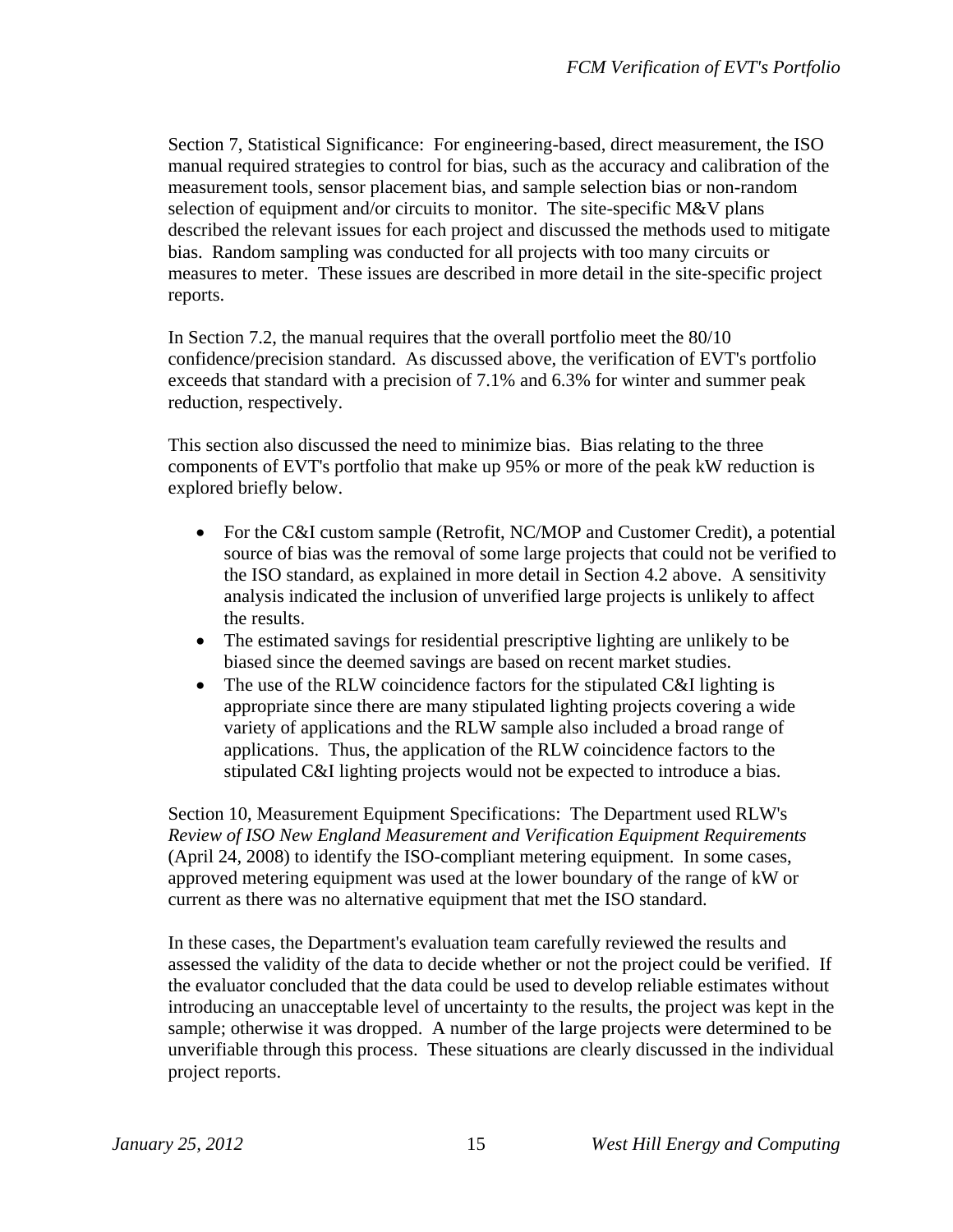Section 5, Acceptable Measures and Verification Methodologies: This section describes the specific allowable methods, Options A through D. Engineering algorithms are permitted if supplemented with on-site data collection. Verifiable load shapes may be applied if based on "actual metering, load research, and/or simulation modeling" (Section 5.4.2).

For the residential prescriptive measures, Option A was applied, using verifiable load shapes and assumptions based on recent, statistically sound studies as discussed above. The recent RLW studies for lighting and HVAC prepared for NEEP cover the vast majority of the residential prescriptive savings. The other measures used either Itron's eShapes or engineering estimates, as described in above in this section. While the Itron eShapes are based on data that is over five years old, they also represent a highly detailed survey of residential use that would be impossible to duplicate within a reasonable time frame and budget. The kW reduction estimated by the use of engineering algorithms account for less than 1% of the total portfolio, and thus the greater uncertainty associated with the load profiles was considered to be acceptable.

# **5 Conclusions**

 The Department completed its independent verification of EVT's peak demand reduction. EVT's M&V plan as submitted to ISO-NE was the foundation for the sampling plan and verification activities conducted by the Department. The realization rates are based on EVT's activity in program year 2009. The M&V plan was followed and the results of the evaluation are consistent with the ISO standards, as specifically discussed in this document.

## **6 References**

*The California Evaluation Framework*. TecMarket Works, et. al. Project Number: K2033910. Prepared for the California Public Utilities Commission and the Project Advisory Group. September, 2004

*Coincidence Factor Study Residential and Commercial & Industrial Lighting Measures*. Prepared for New England State Program Working Group (SPWG) by RLW Analytics, Middletown, CT. Spring, 2007

*Coincidence Factor Study Residential Room Air Conditioners*. Prepared for the Northeast Energy Efficiency Partnerships' New England Evaluation and State Program Working Group by RLW Analytics, Middletown, CT. June 23, 2008

*Efficiency Vermont: 2009 Results and Savings Estimate Report*, November, 2010, available at www.efficiencyvermont.org

*Final Report to the Energy Efficiency Utility Contract Administrator: Verification of EVT's 2009 Claimed Annual MWh Savings, Coincident Summer and Winter Peak Savings and Total Resource Benefit (TRB)*. Prepared by the Department of Public Service. August 13, 2010, revised August 26, 2010.